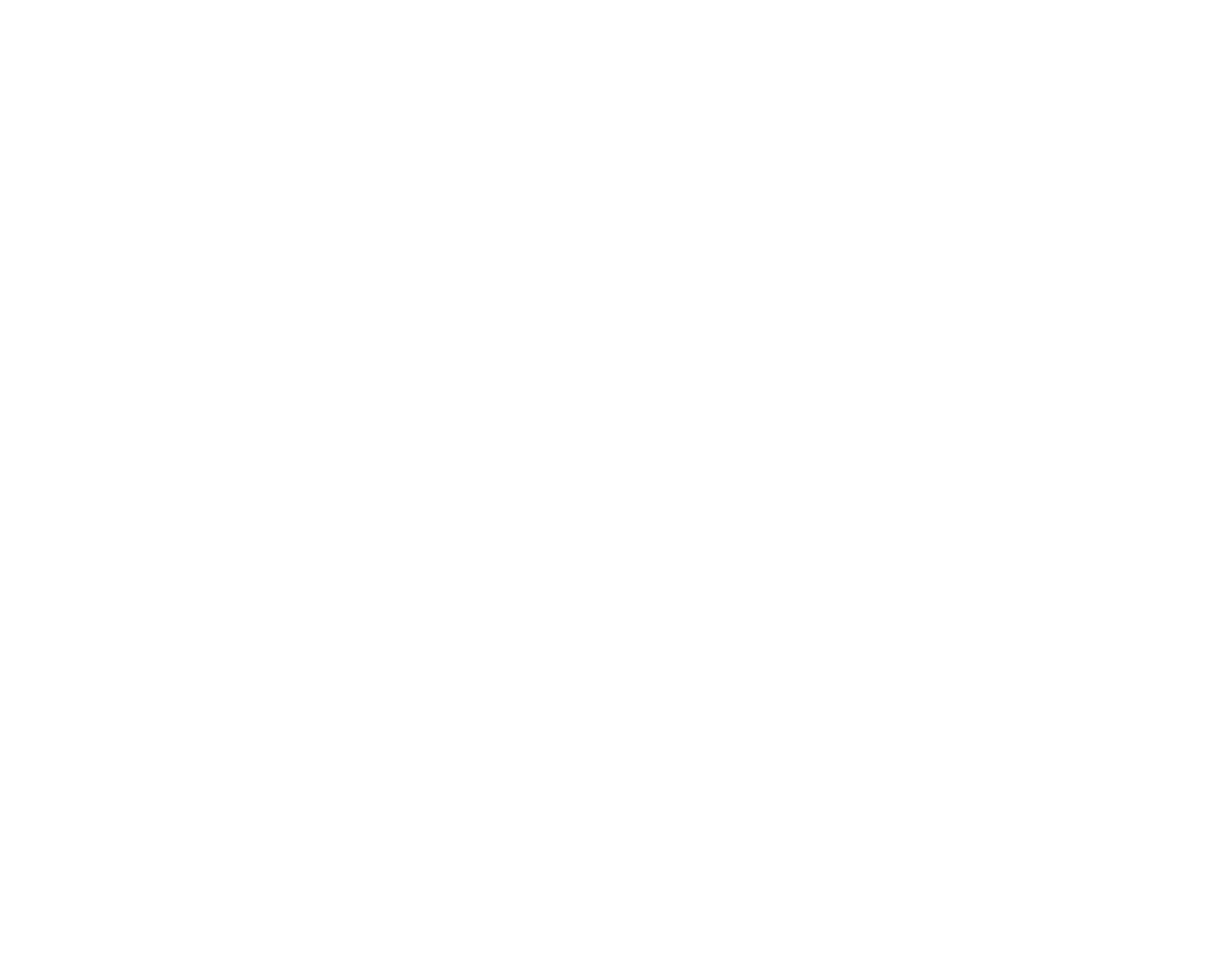| <b>PANEL/STUDY</b> | <b>WORK PROGRAMME</b> |                                                                                                       |                               |                                                                                                                                                                                                                  |  |  |  |
|--------------------|-----------------------|-------------------------------------------------------------------------------------------------------|-------------------------------|------------------------------------------------------------------------------------------------------------------------------------------------------------------------------------------------------------------|--|--|--|
| <b>GROUP</b>       | <b>TASKS</b>          | <b>TITLE</b>                                                                                          | <b>TARGET COMPLETION DATE</b> | <b>STATUS (PROGRESS IN 2000)</b>                                                                                                                                                                                 |  |  |  |
| <b>OPLINKP</b>     | ATM-9102              | ATS applications for<br>air-ground data links                                                         | 2001 and beyond               | Work continued on draft SARPs, procedures and guidance material<br>relating to the use of ADS, CPDLC and other data link applications.                                                                           |  |  |  |
|                    | ATM-9502              | ATM requirements for<br>communication                                                                 | 2001 and beyond               | The development of the concept of required communication performance<br>was progressed.                                                                                                                          |  |  |  |
|                    | ATM-9506              | Automatic dependent<br>surveillance (ADS)<br>systems and procedures                                   | 2001 and beyond               |                                                                                                                                                                                                                  |  |  |  |
|                    | ATM-9103              | Data interchange between<br>automated ATS systems                                                     | 2001                          | Provisions applicable to AIDC are being developed.                                                                                                                                                               |  |  |  |
|                    | ATM-0002              | ADS-B, Traffic<br>situational awareness and<br>airborne separation<br>assurance                       | Ongoing                       | Ground work was prepared for an operational concept and operational<br>requirements for the use of a system to increase aircraft situational<br>awareness and airborne separation assurance are being developed. |  |  |  |
| <b>AMCP</b>        | <b>CNS-7002</b>       | Aeronautical<br>electromagnetic spectrum                                                              | Ongoing                       | AMCP continued work on spectrum protection tasks inherited from the<br>disbanded FMSG.                                                                                                                           |  |  |  |
|                    | CNS-8702              | Aeronautical mobile<br>satellite air-ground data<br>link (AMSS subnetwork)                            | Completed                     | Work on upgrades to the AMSS SARPs was completed.                                                                                                                                                                |  |  |  |
|                    | <b>CNS-9902</b>       | Next-generation AMSS<br>systems                                                                       | Ongoing                       | Work on the development of acceptability criteria and SARPs for next-<br>generation satellite systems was completed.                                                                                             |  |  |  |
|                    | CNS-9102              | VHF air-ground digital<br>link (VDL subnetwork)                                                       | Ongoing                       | Validation of the detailed technical specification for VDL Modes 3 and 4<br>ongoing.                                                                                                                             |  |  |  |
|                    | CNS-9603              | Air-ground data link to<br>support navigation and<br>surveillance applications                        | Ongoing                       | Validation of the VDL Modes 3 and 4 SARPs completed.                                                                                                                                                             |  |  |  |
|                    | <b>CNS-9602</b>       | High frequency data link<br>(HFDL)                                                                    | Ongoing                       | Validation of detailed technical specifications ongoing.                                                                                                                                                         |  |  |  |
| <b>ATMCP</b>       | ATM-9501              | Required total system<br>performance                                                                  | 2002                          |                                                                                                                                                                                                                  |  |  |  |
|                    | ATM-9202              | Global air traffic<br>management                                                                      | 2002 and beyond               | The ATMCP Working Group has held 5 meetings. Progress is being made<br>on operational concept document.                                                                                                          |  |  |  |
|                    | ATM-9510              | Interoperability and<br>functional integration of<br>flight operations, ATS,<br>ATFM and tactical ASM | 2002                          |                                                                                                                                                                                                                  |  |  |  |

**PANELS AND STUDY GROUPS INVOLVED IN CNS/ATM RELATED ACTIVITIES**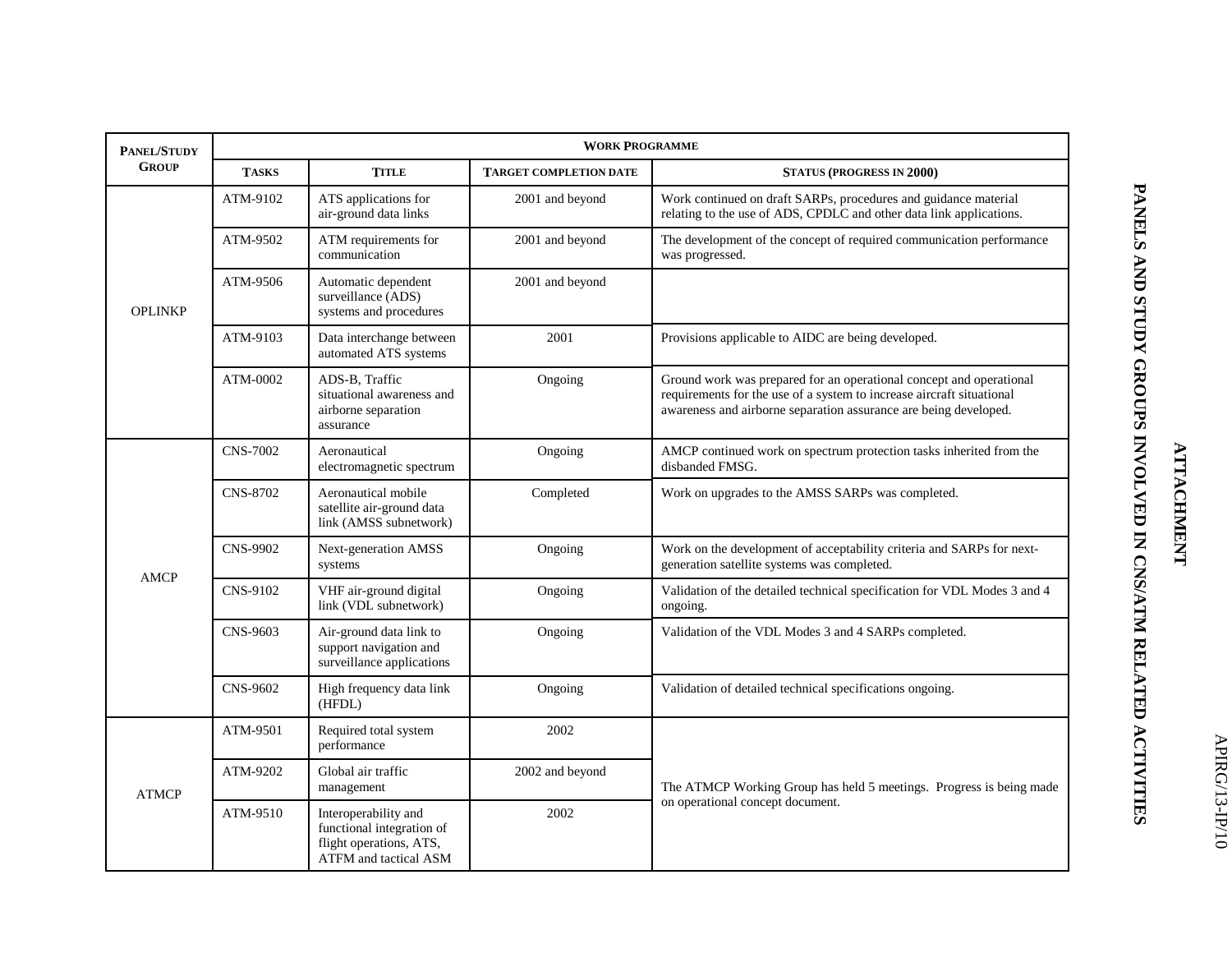| PANEL/STUDY  | <b>WORK PROGRAMME</b> |                                                                                        |                               |                                                                                                                                                                                                                                                                                                                                                                                                                                                                                                                                                                                                  |  |  |  |
|--------------|-----------------------|----------------------------------------------------------------------------------------|-------------------------------|--------------------------------------------------------------------------------------------------------------------------------------------------------------------------------------------------------------------------------------------------------------------------------------------------------------------------------------------------------------------------------------------------------------------------------------------------------------------------------------------------------------------------------------------------------------------------------------------------|--|--|--|
| <b>GROUP</b> | <b>TASKS</b>          | <b>TITLE</b>                                                                           | <b>TARGET COMPLETION DATE</b> | <b>STATUS (PROGRESS IN 2000)</b>                                                                                                                                                                                                                                                                                                                                                                                                                                                                                                                                                                 |  |  |  |
| <b>ATNP</b>  | <b>CNS-7001</b>       | AFS systems planning<br>studies                                                        | Completed                     | SARPs and technical specifications for ATN systems management,<br>security and directory services were completed in 2000. Future work<br>involves the incorporation of new and revised operational requirements<br>and subnetworks into the ATN and enhancements to existing functions.                                                                                                                                                                                                                                                                                                          |  |  |  |
|              | <b>CNS-8101</b>       | AFTN procedures and<br>message format                                                  | Completed                     |                                                                                                                                                                                                                                                                                                                                                                                                                                                                                                                                                                                                  |  |  |  |
|              | <b>CNS-9403</b>       | Aeronautical<br>telecommunication<br>network (ATN)                                     | Completed                     |                                                                                                                                                                                                                                                                                                                                                                                                                                                                                                                                                                                                  |  |  |  |
|              | <b>CNS-9901</b>       | AFS procedures                                                                         | Completed                     |                                                                                                                                                                                                                                                                                                                                                                                                                                                                                                                                                                                                  |  |  |  |
| <b>GNSSP</b> | <b>CNS-9401</b>       | Global navigation satellite<br>system (GNSS)                                           | Completed                     | First set of SARPs recommended at GNSSP/3 Meeting, 12 to 23 April<br>1999.                                                                                                                                                                                                                                                                                                                                                                                                                                                                                                                       |  |  |  |
|              | <b>CNS-7002</b>       | Aeronautical<br>electromagnetic spectrum                                               | Ongoing task                  |                                                                                                                                                                                                                                                                                                                                                                                                                                                                                                                                                                                                  |  |  |  |
|              | OPS-8502              | Flight procedures and<br>obstacle clearance criteria<br>based on GNSS & RNP<br>systems | 2001                          |                                                                                                                                                                                                                                                                                                                                                                                                                                                                                                                                                                                                  |  |  |  |
| <b>SASP</b>  | ATM-8505              | Required navigation<br>performance and area<br>navigation for en-route<br>operations   | 2001                          | Route spacings based on RNAV and RNP 1, a global target level of safety<br>and the effects of GNSS on aircraft separation continued to be studied.<br>Guidance material was developed for inclusion in the Manual on Airspace<br>Methodology for the Determination of Separation Minima (Doc 9689).                                                                                                                                                                                                                                                                                              |  |  |  |
|              | ATM-6301              | Separation between<br>aircraft                                                         | 2001 and beyond               | Developments of proposals were advanced for the amendment of SARPs<br>and PANS concerning reduced separation minima including: lateral<br>distance-based intersecting track separation; 30 NM lateral and<br>longitudinal was presented to ANC for review in 1999. The reduction of<br>longitudinal separation to below 10 minutes is under development.<br>The implementation of RVSM is continuing to be under review and the<br>revision to the Manual on Implementation of a 300 m (1 000 ft) Vertical<br>Separation Minimum Between FL 290 and FL 410 Inclusive (Doc 9574)<br>is completed. |  |  |  |
|              | ATM-9505              | Airspace infrastructure<br>planning                                                    | Completed                     |                                                                                                                                                                                                                                                                                                                                                                                                                                                                                                                                                                                                  |  |  |  |
| <b>SCRSP</b> | <b>CNS-7901</b>       | Conflict resolution and<br>collision avoidance<br>systems                              | 2004                          | Work is concentrating on surveillance enhancements and ADS-B while<br>monitoring ACAS and Mode S implementation in the States. Activities on<br>ASAS are progressing with the preparation of technical requirements for<br>ASAS to be presented at SCRSP/1.                                                                                                                                                                                                                                                                                                                                      |  |  |  |
|              | <b>CNS-9601</b>       | Surveillance<br>enhancements (emerging<br>surveillance systems)                        | 2004                          |                                                                                                                                                                                                                                                                                                                                                                                                                                                                                                                                                                                                  |  |  |  |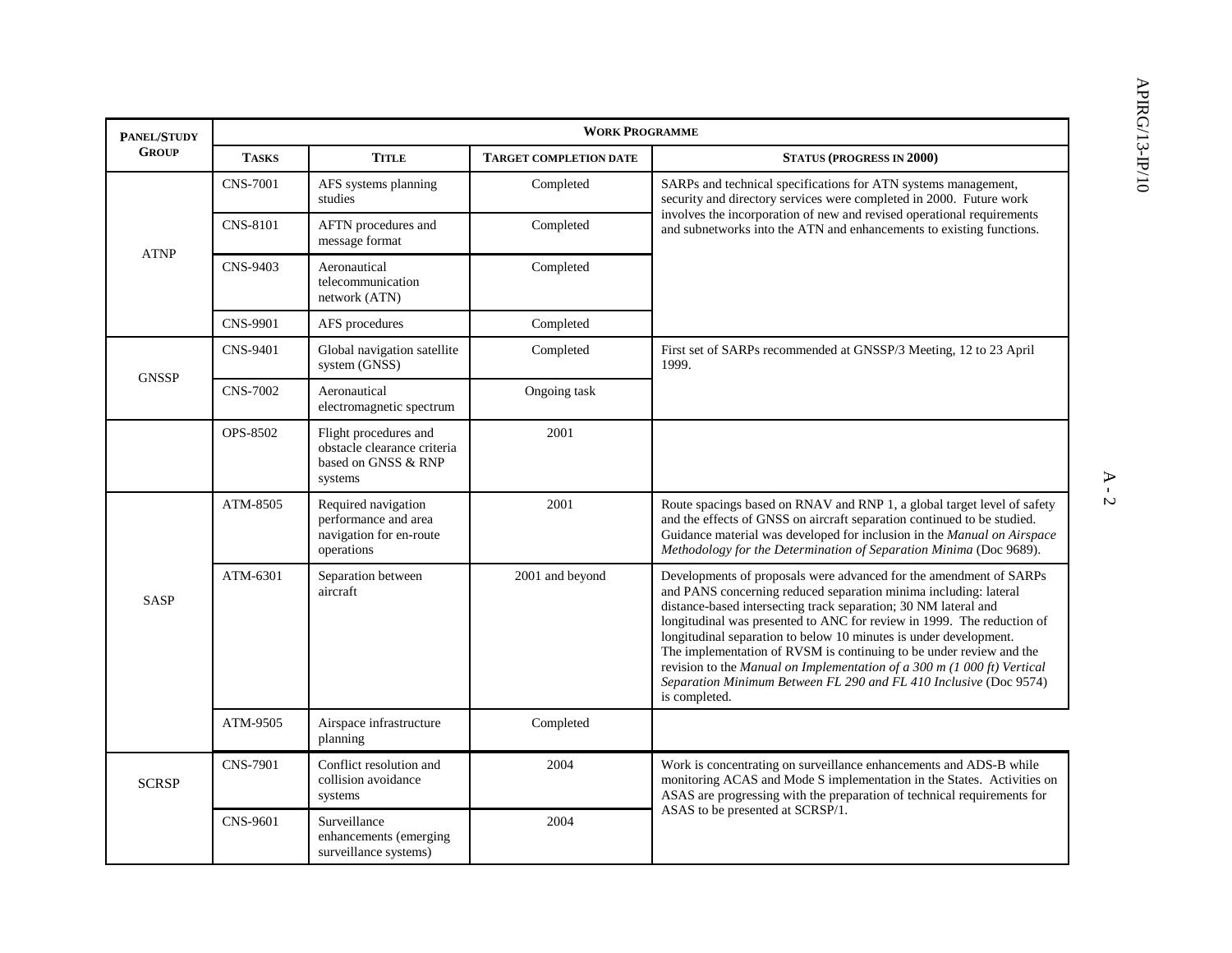| PANEL/STUDY      | <b>WORK PROGRAMME</b> |                                                                                        |                               |                                                                                                                                                                                                                                                                                                         |  |  |
|------------------|-----------------------|----------------------------------------------------------------------------------------|-------------------------------|---------------------------------------------------------------------------------------------------------------------------------------------------------------------------------------------------------------------------------------------------------------------------------------------------------|--|--|
| <b>GROUP</b>     | <b>TASKS</b>          | <b>TITLE</b>                                                                           | <b>TARGET COMPLETION DATE</b> | <b>STATUS (PROGRESS IN 2000)</b>                                                                                                                                                                                                                                                                        |  |  |
|                  | <b>CNS-9701</b>       | Airborne separation<br>assurance system (ASAS)                                         | 2004                          |                                                                                                                                                                                                                                                                                                         |  |  |
| <b>ADMSG</b>     | AIS-9401              | Aeronautical data bases                                                                | 2005                          | Evaluation and validation of the SICIM and FAA/EUROCONTROL<br>AICM/AIXM were initiated at the first meeting in November 1999; further<br>work in 2001-05.                                                                                                                                               |  |  |
|                  | AIS-9801              | Electronic aeronautical<br>charts for cockpit display                                  | 2003                          | Amendment 29 to Annex 15 introduced aeronautical data base<br>requirements including the quality system, data integrity and protection<br>and publication resolutions. At the 3rd meeting (December 1999) work<br>continued on tasks AIS-9801 and AIS-9802. The group will continue work<br>in 2001-05. |  |  |
| <b>AISMAPSG</b>  | AIS-9802              | Electronic terrain data                                                                | 2003                          |                                                                                                                                                                                                                                                                                                         |  |  |
|                  | AIS-9806              | Electronic exchange of<br>aeronautical information                                     | 2005                          |                                                                                                                                                                                                                                                                                                         |  |  |
| AVSSSG           | <b>CNS-7001</b>       | AFS systems planning<br>studies                                                        | 2001                          | The third meeting of AVSSSG was held in Montreal in October 2000.<br>SARPs on ATS voice networks were adopted in 2001. Guidance material<br>is being completed.                                                                                                                                         |  |  |
| <b>HFSG</b>      | PEL-9001              | Flight safety and human<br>factors                                                     | 2001                          | Review of SARPs on CNS/ATM, to ensure that Human Factors are<br>properly taken into consideration. SARPs submitted to the Council during<br>the periodic cycles of revision of the relevant Annexes. Further, HF-related<br>requirements are to be included in PANS-RA have been developed.             |  |  |
| <b>HRPTSG</b>    | PEL-9601              | Regional human resource<br>planning and training<br>needs                              | 2002                          | The first draft of the Human Resource Development Manual is under<br>development.<br>An initial version of a computer programme designed to indicate how<br>CNS/ATM technologies affect job profiles and the consequential human<br>resource planning and training requirements was developed.          |  |  |
| <b>METLINKSG</b> | <b>MET-9101</b>       | Amendment to Annex 3<br>concerning automated<br>air-reporting                          | 2001                          | Amendment 72 to Annex 3 being developed including the details of the<br>turbulence index to be reported.                                                                                                                                                                                                |  |  |
|                  | <b>MET-9301</b>       | Future requirements for<br>the uplink of OPMET<br>information to aircraft in<br>flight | 2001                          | Amendment 72 to Annex 3 being developed including the meteorological<br>specifications (templates) for D-ATIS and D-VOLMET.                                                                                                                                                                             |  |  |